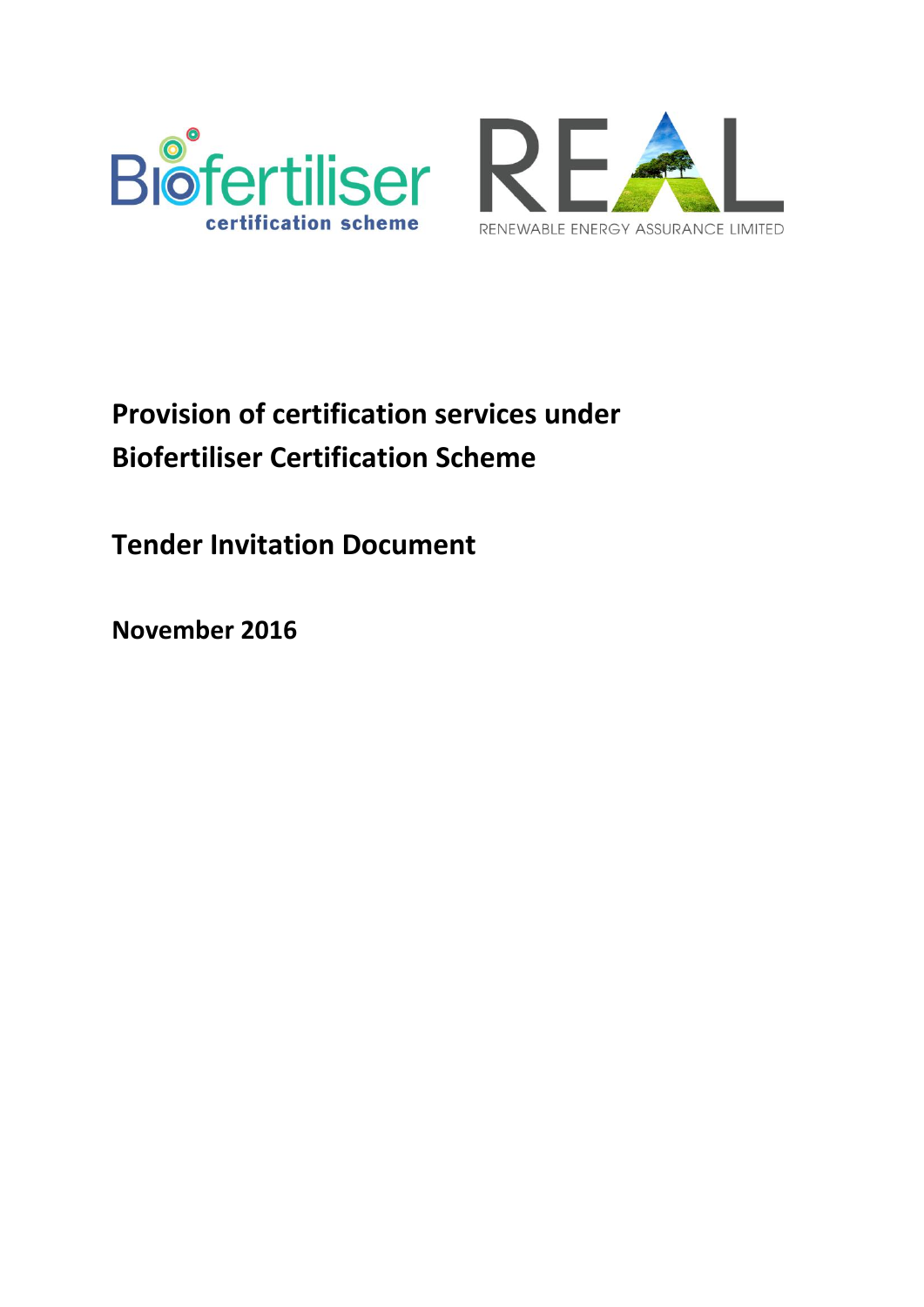### **EXECUTIVE SUMMARY**

This Tender Invitation Document sets out the scope of work that Renewable Energy Assurance Ltd (REAL) wishes to commission. REAL is inviting a number of tenderers to compete for the work. This document describes the competitive tendering process and explains how you may tender for the work described.

### **NATURE & SCOPE OF THE WORK**

The work requires a number of certifying bodies (number not specified) to run REAL's Biofertiliser Certification Scheme on its behalf. Applicants must be accredited to BS EN 17065 and maintain that accreditation on an annual basis. REAL aims to provide the industry's leading independent digestate certification scheme ensuring it is robust, efficient and effective and meets the internationally recognized quality standard. This is in order to provide reassurance that certified digestate is safe for end users and the environment.

The selected certification bodies will provide certification services on behalf of REAL, in compliance with the most recent issued version of the REAL Biofertiliser Certification Scheme Rules.

### **TENDER TIMETABLE**

Deadline for receipt of tender submissions: **5 December 2016** *REAL may invite the tenderer to present their proposal during w/c 12 December 2016 at REAL offices.* Tenderers receive written notification of REAL's decision: 20 January 2017

*REAL reserve the right to change the timetable.*

#### **WORK PROGRAMME**

Contract start date: 1 February 2017 Contract terminates: 31<sup>st</sup> January 2020

#### **CONFIDENTIALITY**

The information supplied in this Tender Invitation Document has been supplied in good faith and in confidence. It should not be used for any purpose other than for competing in this tender and should not be disclosed to any other third party unless prior approval has been granted by REAL.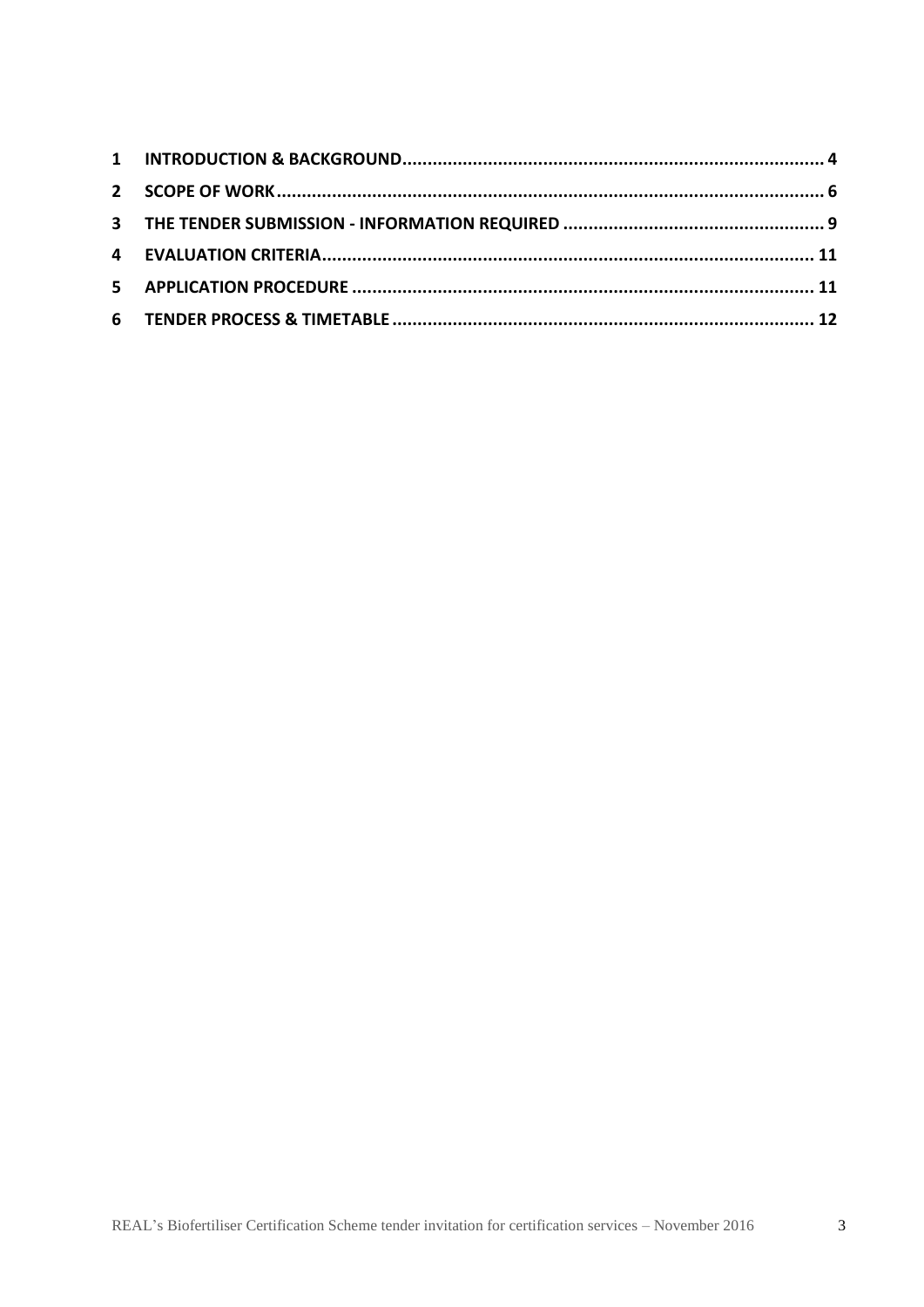# <span id="page-3-0"></span>**1 INTRODUCTION & BACKGROUND**

REAL is a wholly-owned subsidiary of Renewable Energy Association (REA) which was incorporated in 2002. REAL carries out a range of certification and consumer protection activities most of which promote sustainable energy. REAL activities fall under two headings: consumer codes and certification schemes. REAL runs the industry's leading independent Biofertiliser Certification Scheme (BCS) and in order to maintain confidence in digestate certified by the scheme needs to ensure that the certification process is robust.

This document sets out the scope and parameters of the work comprised in this tender and describe how tenderers may bid to undertake this work for REAL.

1.1 British Standards Institution's Publicly Available Specification for whole digestate, separated liquor and separated fibre derived from the anaerobic digestion of sourcesegregated biodegradable materials PAS 110:2014

The Publicly Available Specifications for anaerobically digested materials (BSI PAS [110:2014\)](http://www.wrap.org.uk/content/bsi-pas-100-producing-quality-compost) is a crucial component in achieving market confidence in digestate quality, consistency and safety. REAL owns and administers the BCS aligned to PAS 110:2014.

BSI PAS 110 is available to download from the Waste and Resources Action Programme (WRAP) web site at [http://www.wrap.org.uk/content/bsi-pas-110-producing-quality](http://www.wrap.org.uk/content/bsi-pas-110-producing-quality-anaerobic-digestate)[anaerobic-digestate.](http://www.wrap.org.uk/content/bsi-pas-110-producing-quality-anaerobic-digestate)

The production and use of digestates are controlled by regulations governing the management of waste and the protection of the environment. However, if the anaerobically digested biodegradable waste supplied, stored and used is of sufficiently high quality, the waste regulatory controls will not apply. In those cases the digestate is no longer categorised as "waste" but as a 'product' and therefore classed as fully recovered under the waste regulations.

In the United Kingdom, PAS 110 sets the minimum quality criteria for digestate. REAL has worked with WRAP to develop this PAS.

1.2 Anaerobic Digestate Quality Protocol

Digestate certified to 'PAS 110 only' which is placed on the market for use or used in England, Wales, or Northern Ireland is regarded as 'waste' by the regulator (Environment Agency (EA) for England, Natural Resource Wales (NRW) for Wales and Northern Ireland Environment Agency (NIEA) for Northern Ireland). In such cases, waste regulatory controls apply to its supply, storage and use.

WRAP, the EA, the NIEA and NRW, in consultation with industry and other regulatory stakeholders, have developed a Quality Protocol for the Production and Use of Quality outputs from anaerobic digestion of source-segregated biodegradable waste (the Anaerobic Digestate Quality Protocol (ADQP or the Protocol) to clarify the circumstances in which digestates derived from high quality waste may be supplied, stored and used as 'products'.

A copy of the ADQP from is available here: http://www.biofertiliser.org.uk/adqp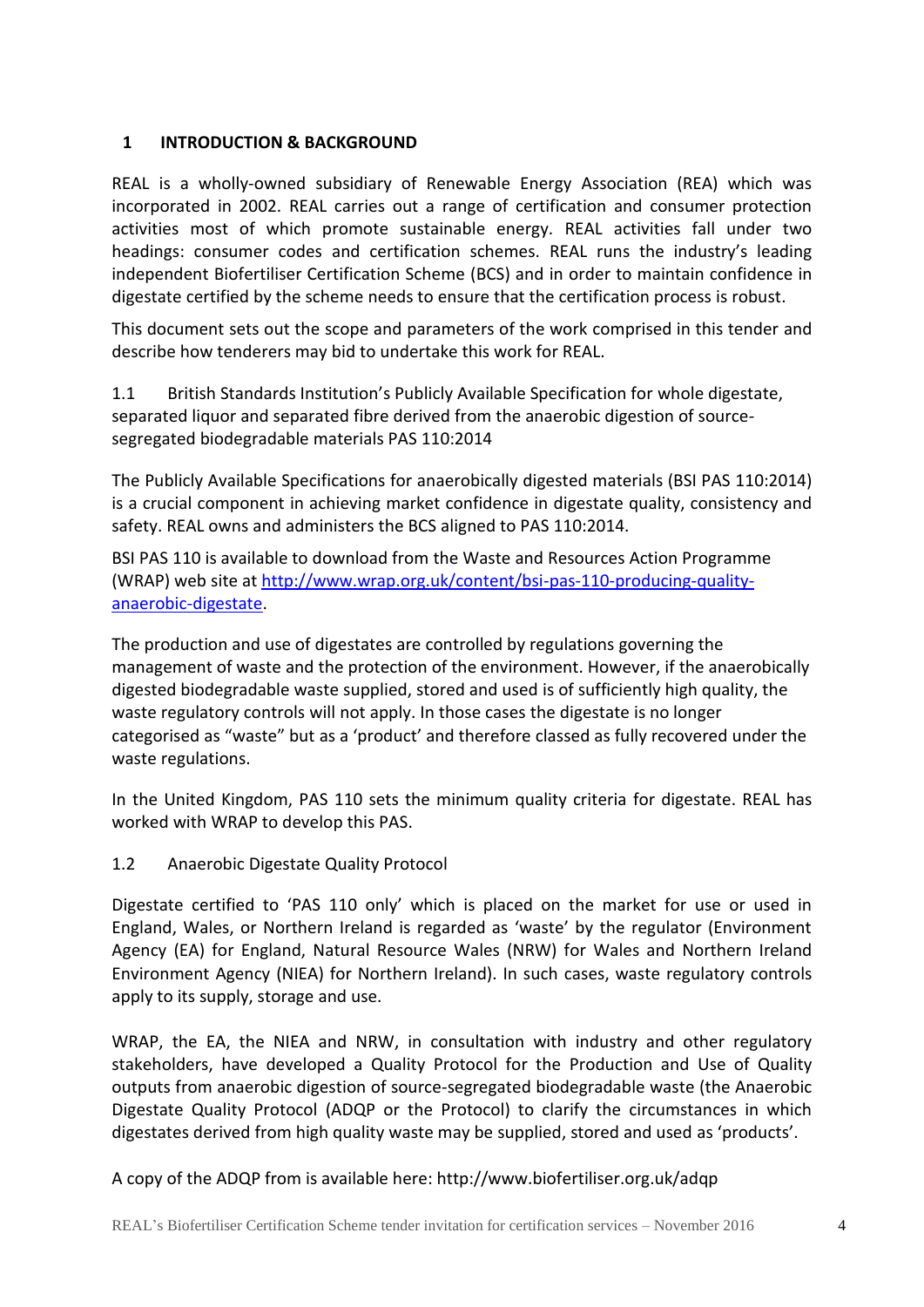The three main purposes of the Protocol are to:

- 1. clarify the point at which waste regulatory controls on anaerobically digestates source-segregated biodegradable waste no longer apply;
- 2. provide users with confidence that the digestate they purchase conforms with an approved standard (such as PAS 110); and
- 3. protect the environment (including soil) and human health by setting good practice criteria for use of quality digestates on land used for agriculture and soil-grown horticulture.

Fundamental requirements of the Protocol are that:

- 1. Digestate is produced in compliance with an approved standard or specification. At present, only the PAS 110 specification is recognised as an approved standard.
- 2. Digestate is produced using only those source-segregated input materials listed in Appendix B of the Protocol and must be destined for appropriate use in one of the market sectors designated by the Protocol.
- 3. An independent certification body assesses conformance with the Protocol.
- 4. Finally, the relevant regulator must approve the certification scheme rules.

To date, the Scottish Environment Protection Agency (SEPA) has not adopted the Protocol. In Scotland digestate derived from anaerobic digestion processes and able to meet PAS 110 requirements may, in some circumstances, be considered fully recovered and categorised as a product by the regulator. Such circumstances are clarified in SEPA's composting position statement available at: http://www.biofertiliser.org.uk/pdf/WST-PS-016- Classification of AD Process Outputs.pdf.

1.3 List of certified digestate producers

REAL's BCS provides a framework for independent assessment and certification of digestate to PAS 110 and the ADQP and certification to the 'PAS 110 and the SEPA's position statement on the Classification of Outputs from Anaerobic Digestion Processes – June 2014'. The Scheme is robust, efficient and effective and meets the internationally recognised quality standard. This is in order to provide the public and key stakeholders (such as digestate users and farm assurance schemes) with the reassurance that certified digestate is safe for end users and the environment.

An up to date list of anaerobic digestate processes registered on REAL's BCS can be found here: [http://www.biofertiliser.org.uk/members.](http://www.biofertiliser.org.uk/members)

However, European developments and national policies on recycling may mean that in the near future Local Authorities will be able to count towards their recycling rates only input materials sent to composting processes certified under REAL's BCS. This may mean a growth in applications to join the Scheme over the coming years.

## 1.4 Certification cost

REAL considers it important that the BCS is affordable to the small scale AD operators as well as medium and large scale operators.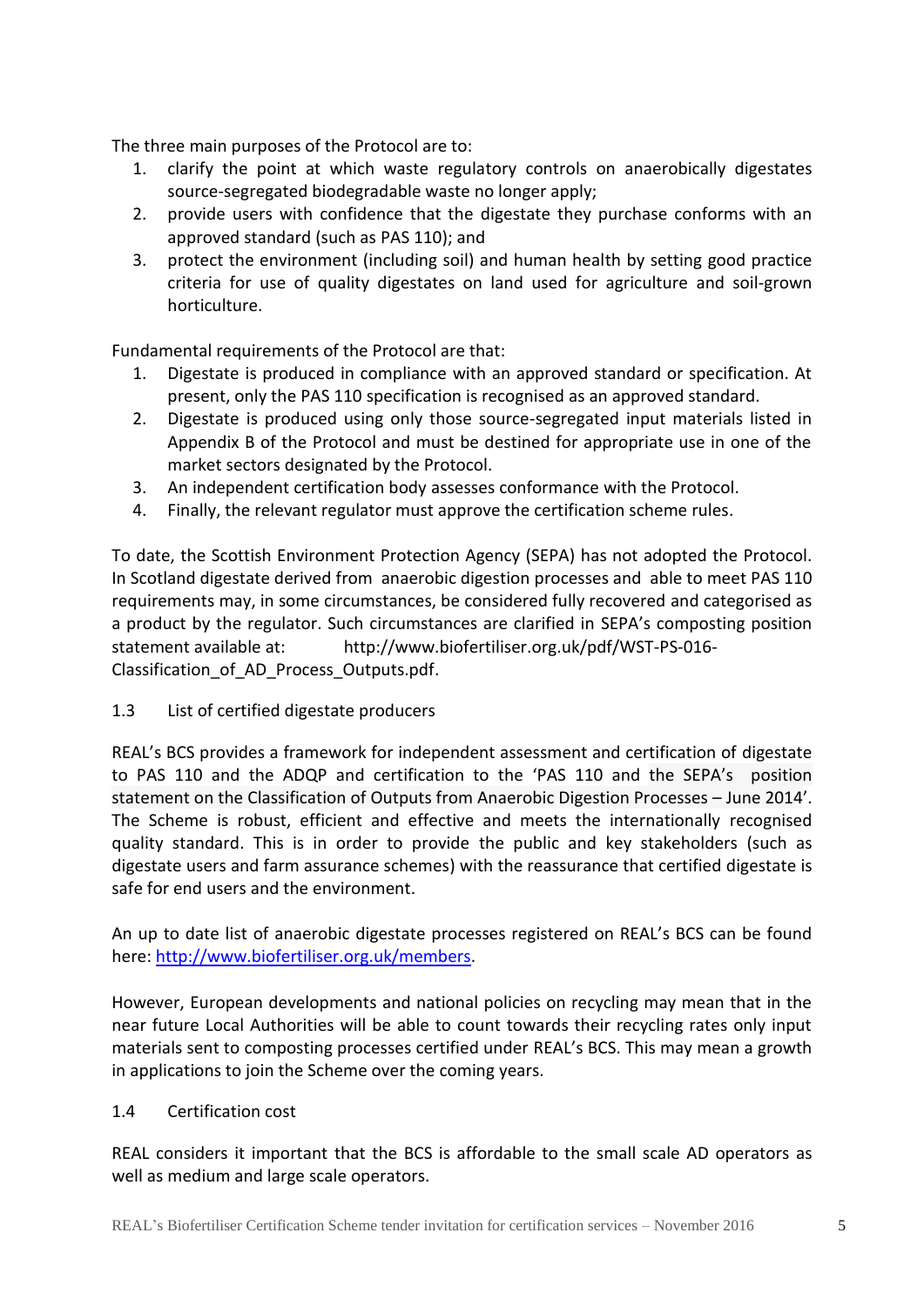# <span id="page-5-0"></span>**2 SCOPE OF WORK**

The aim of this work is for a number of independent certifying bodies to manage and administer the BCS on behalf of REAL for a fixed period of three years (the Contract). Subject to any earlier termination under the terms of the Contract, before the end of the three year period REAL will consider whether to renew or extend the Contract to the certifying body or whether to allow the Contract to terminate and re-tender.

## **Requirements of service**

Any independent certifying body appointed pursuant to this tender (hereafter referred to as the "Contracted Certification Body") will be required to manage and administer the BCS on the following basis:

2.1 To provide certification services in accordance with REAL's BCS Scheme Rules, which are available here: http://www.biofertiliser.org.uk/certification/england-wales/schemerules

REAL will update or review the Scheme Rules on a regular basis in a transparent manner and in consultation with scheme stakeholders. The Scheme Rules' review procedures explain the stages of the review process, from drafting the new version, through gathering consultation responses and finally implementation of the new scheme rules. More information is available here: [http://www.qualitycompost.org.uk/information/governance/scheme-rules](http://www.qualitycompost.org.uk/information/governance/scheme-rules-review-process)[review-process](http://www.qualitycompost.org.uk/information/governance/scheme-rules-review-process)

2.2 The Contracted Certification Body shall implement their own Quality Management System (QMS). In addition, to be compliant with REAL Scheme Rules and BS EN 17065, the Certification Body's QMS shall include crisis management i.e. a protocol for managing systems failure or organisational crisis.

2.3 The Contracted Certification Body shall establish a system that provides for the documentation and recording of all appeals received from producers during the certification process. This system shall incorporate information on receiving, processing, handling and recording of appeals received.

2.4 Laboratories: Each Contracted Certification Body will be required to make digestate producers aware of the approved list of laboratories maintained by REAL so that the producer can use one or more of the laboratories from this list to carry out the digestate testing required.

2.5 Reporting to REAL: The Contracted Certification Body shall ensure that the digestate producers' information is inputted into the online database provided by REAL on a daily basis or as soon as possible\*. All fields shall be fully completed by the Contracted Certification Body . REAL's on-line database shall be used as the main reporting system in respect of the Contracted Certification Body's management and administration of REAL's BCS. The data reported by the Contracted Certification Body will be audited and cross checked by REAL. Full supporting information, as requested, is to be supplied with monthly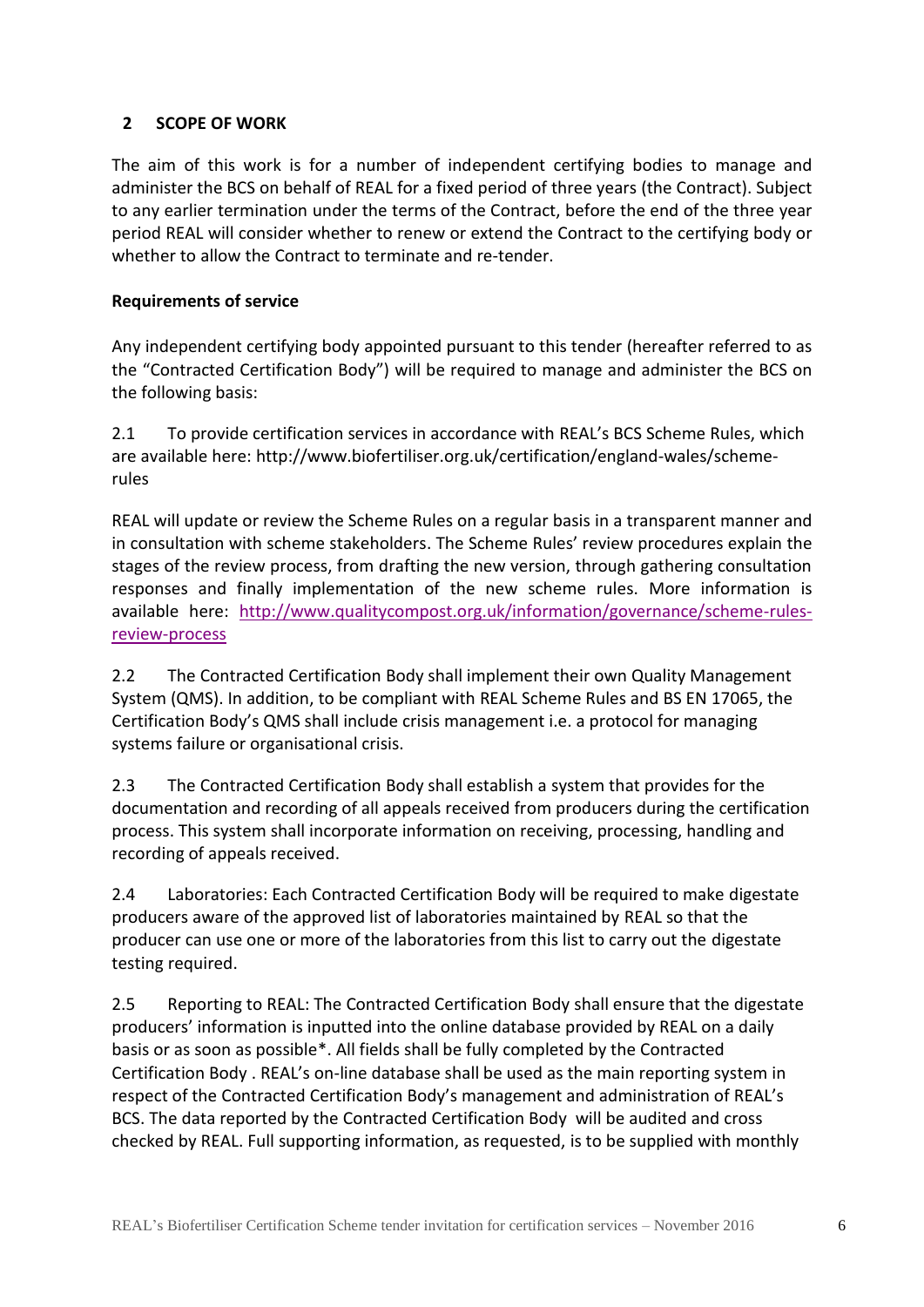payment of capitation fees (as described in clause 2.10 below). REAL reserves the right to examine the original documentation under an 'open book' arrangement.

\*At the time of going to press the REAL database is still under development. Certification Bodies will provide REAL with monthly reports in the form of a spreadsheet until the database has been completed and access provided. Any changes to the certification status of a Digestate Producer shall be notified to REAL as an when they occur.

2.6 Data Management: The Contracted Certification Body shall keep all relevant records and paperwork associated with certification. This data will remain the property of REAL and must be supplied to REAL upon request following 5 days' notice. Adequate provision for regular data back up and archiving must be made and robust procedures will need to be developed to facilitate movement of Digestate Producer's information between certification bodies as required. Tenderers should outline their approach to how this will be done in their submissions and for successful tenderers this approach shall be iteratively developed and finalised with REAL.

2.7 Handover at the end of the Contract or earlier termination: at the end of the Contract or earlier termination there must be a transparent and robust procedure in place to ensure that the ongoing liabilities associated with the handover phase to either another Certification Body or REAL are dealt with appropriately. If producer assessment fees (as described in clause 2.9 below) have been received by the Contracted Certification Body from the applicant producer prior to the end of the Contract or earlier termination and none or only part of the certification process has been completed the application will need to be handed over in such a way as to limit liability to REAL and any other Contracted Certification Body that may take over the Contract at its end or earlier termination. This will include details of the work that has been completed, the work that needs to be completed and the reconciliation of the producer assessment fees against the work undertaken.

2.8 Producer Assessment Fee Income: Each Contracted Certification Body shall not be paid a fee by REAL in respect of an awarded Contract. Instead each Contracted Certification Body shall receive and manage fee income arising from the certification fees paid by the Digestate Producer directly to their chosen Contracted Certification Body. It will be the responsibility of each Contracted Certification Body to market their services to Digestate Producers, such that the decision regarding which Contracted Certification Body to choose rests with the Digestate Producer.

2.9 REAL cannot dictate what the certification fees should be. For each anaerobic digestion process registered on the BCS, REAL shall receive a capitation fee based on the annual throughput of each process as presented in the table below:

| AD plant annual throughput | Capitation fees |
|----------------------------|-----------------|
| (tonnes)                   |                 |

# Table 1 REAL BCS capitation fee structure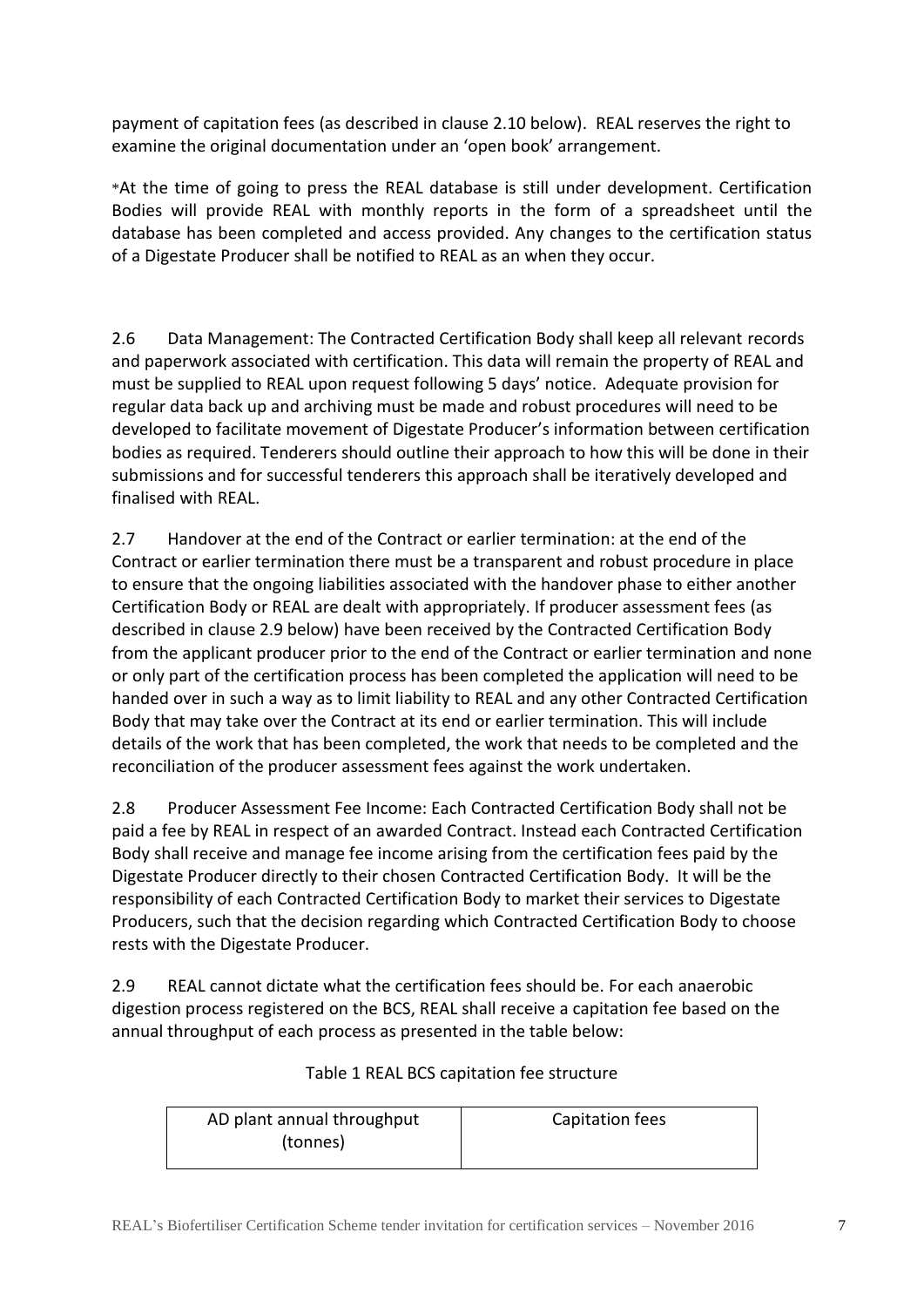| $0 - 6000$  | 140.00<br>£ |
|-------------|-------------|
| 6000-15000  | 380.00<br>£ |
| 15000-25000 | £<br>650.00 |
| 25000-50000 | £<br>950.00 |
| 50000-75000 | £ 1,150.00  |
| >75000      | £ 1,500.00  |

2.10 The capitation fee will cover the cost associated with (but not limited to) the following management and administration services to be provided by REAL to the Contracted Certification Body under the Contract:

- providing training and technical support to the Contracted Certification Body;
- managing the Contract;
- scheme promotion;
- website updates;
- production of communications to certified producers;
- checking the certification body's performance;
- selection and monitoring of laboratories approved by REAL to test digestates on this scheme;
- managing REAL's independent sampling services;
- developing REAL Biofertiliser Certification Scheme Rules;
- developing REAL Biofertiliser Certification Scheme templates;
- updating contracted CB managers on any changes to standards, scheme rules and associated documentation;
- updating Digestate producers on changes to BCS standards, rules and associated documentation,
- co-ordination of this scheme's Oversight Panel meetings; and
- Liaising with the accreditation body on the accreditation procedures.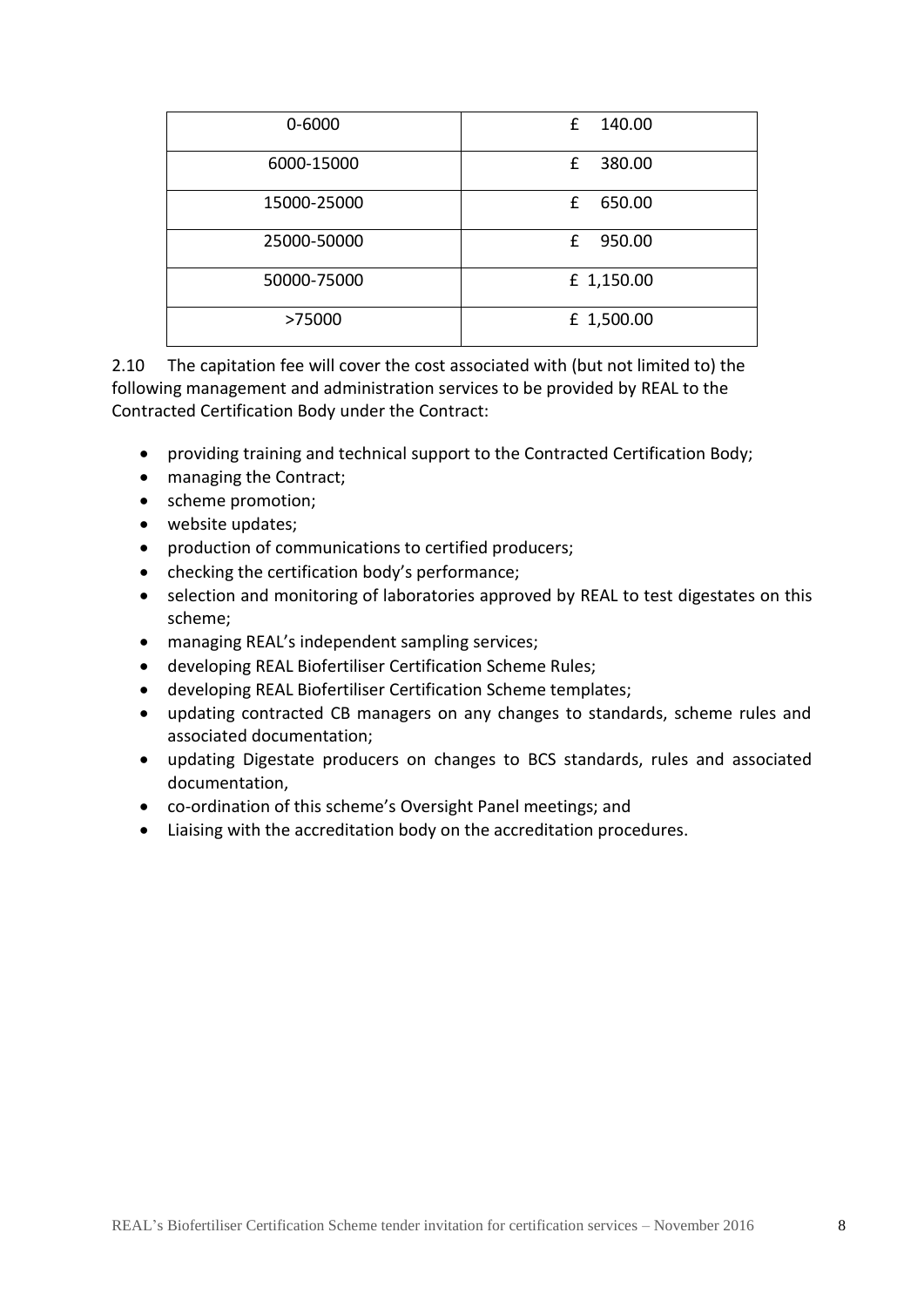2.11 REAL is entitled to increase the capitation fees in line with inflation.

2.12 REAL considers it important that its BCS is affordable for the small scale AD sector.

2.13 Complaint procedures: Each Contracted Certification Body is expected to deal with complaints as required in REAL's BCS Scheme Rules. Complaints shall be dealt with promptly and may require swift liaison with the regulators or other relevant stakeholders. This is considered an essential criterion against which the Contracted Certification Body's performance will be evaluated.

2.14 Meeting Requirements: Each Contracted Certification Body is required to have regular meetings with REAL and attend meetings of the Oversight Panel, in line with REAL BCS Rules.

2.15 Proof of accreditation to BS EN 17065 and any other standard specified by REAL, within the time specified by REAL.

2.16 Development and adoption of a Quality Management System (QMS) to implement REAL's certification system according to paragraph 2.2.

2.17 Administration of a certification scheme that complies with REAL's contractual arrangements with the certification bodies.

2.18 Reporting to REAL on a continuous basis, via the REAL's on-line database.

2.19 Capitation payment to REAL as set out in paragraph 2.9.

## <span id="page-8-0"></span>**3 THE TENDER SUBMISSION - INFORMATION REQUIRED**

3.1 Your tender should be submitted by email and should be limited to no more than 20 x A4 sides at minimum 10pt font (excluding appendices).

3.2 Your tender must include the following information in the order indicated:

- **(1) An executive summary** of no more than one side of A4 in length, outlining your strategy for providing the certification services, your experience and cost of the proposed work (including our proposals in relation to affordability for small scale producers) **inclusive** of Value Added Tax ("VAT"),
- **(2) Company/Organisation details.** REAL will need the following information:
- The name of the Company submitting the tender;
- The registered office name, address, VAT number (if applicable) and company or charity registration number;
- The name of the nominated contact person within the tenderer's organisation;
- Contact details including: address, telephone number, and e-mail address.

REAL will accept tenders both from individual companies and from consortia. Should you decide to tender as part of a consortium you will need to identify one member of the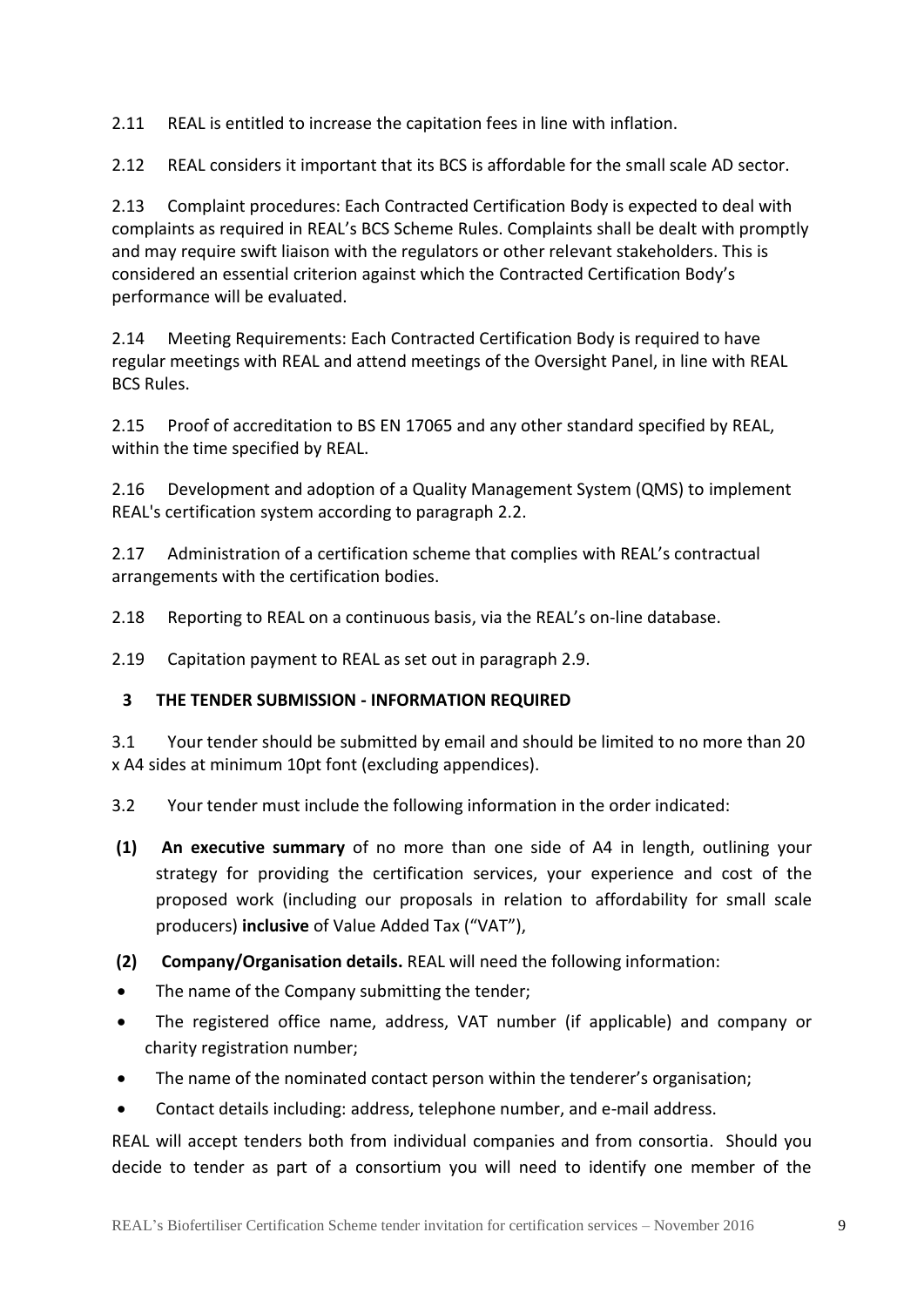consortium (the "Lead Contractor") to act as the contracting party. All other consortium members will be sub-contractors to the Lead Contractor.

## **(3) A description of your working methods**

You will need to make clear how you intend to deliver the work and provide estimated timescales for delivery.

# **(4) A description of the project team who will manage and deliver the work**

This should include a list of individuals, their respective roles within the organisation and, for the purposes of this work their relevant skills and experience including any relevant professional qualifications.

# **(5) An identification of any sub-contractors to be used**

You should include a list of any sub-contractors you intend to use to fulfil the requirements of the work and detail the work that they will be undertaking. This may include site inspectors, for example, and should detail how sub-contractors will be appointed, trained and managed.

- **(6) Evidence of a track record** in undertaking work similar to that described in this document.
- **(7) Identification of any conflicts of interest** which might arise if you were selected to undertake the work and if such a conflict were to arise, an indication of how this conflict would be addressed. Where you tender as part of a consortium, all members of the consortium should be considered.
- **(8) A copy of your Environmental Policy** and evidence of any accredited Environmental Management System.
- **(9) As appendices,** tenders should include:
	- Audited or management accounts for the last 2 financial years; REAL reserves the right to reject bids from Contractors where the accounts show that the Contractor might be at risk of insolvency.
	- Evidence of Health & Safety Performance This shall include the systems for providing appropriate risk assessments and PPE for work on site.
	- A statement of any material litigation, pending or threatened, or other legal proceedings;

REAL reserves the right to reject bids from Contractors subject to legal proceedings where in REAL's reasonable opinion such proceedings could impact upon the Contactor's ability to deliver the services required.

 Evidence of the level of professional indemnity, public liability and property damage insurance cover held.

REAL will require minimum cover levels of:

- **£1 million professional indemnity;**
- £2 million public liability;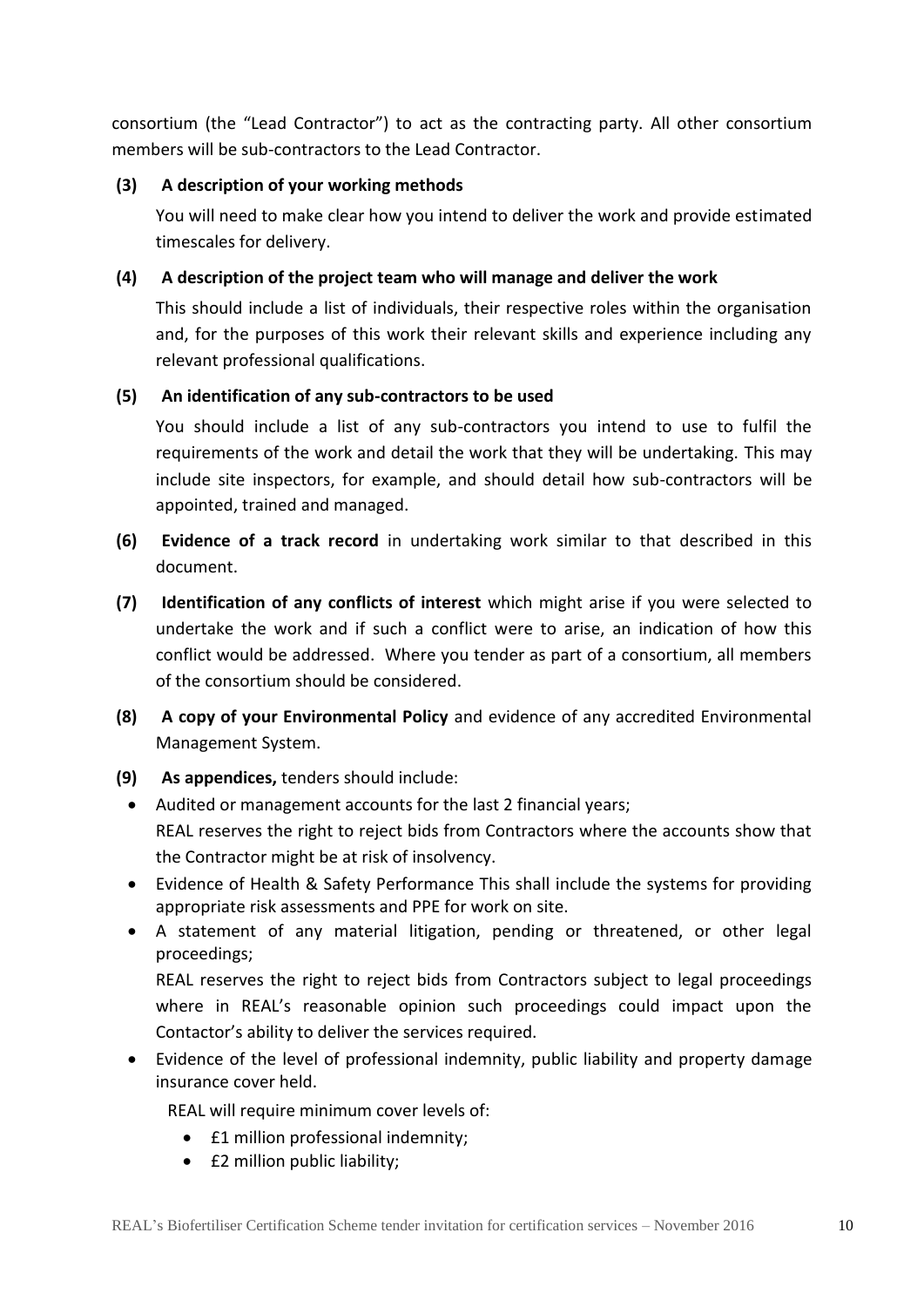• **£2 million property damage.** 

To be considered for evaluation, Contractors must have this cover in place at the time of bidding or must include (as part of the tender submission) a commitment to take out such cover in the event of being appointed.

3.3 Should you have any questions in relation to the type of information required by REAL please contact the person identified in Section 5 of this Tender Invitation Document to discuss.

3.4 All tender submissions will be treated on a confidential basis by REAL and its advisers, subject to the provisions of the Freedom of Information Act 2000.

# <span id="page-10-0"></span>**4 EVALUATION CRITERIA**

4.1 REAL must be satisfied that each potential contractor has the appropriate capabilities and resources available to undertake the work to REAL's requirements and provide the necessary services.

4.2 The process REAL will use to select its contractors is a competitive one. Your tender submission should be written to address the key requirements and scope of the work and demonstrate how it meets the evaluation criteria below:

| <b>Evaluation criteria</b>                                             | Weighting |
|------------------------------------------------------------------------|-----------|
| Quality and robustness of the method statement submission and ability  | 30%       |
| to add value                                                           |           |
| Affordability of certification services for small scale AD operators   | 15%       |
| Consistency of proposal with services or requirements and deliverables | 20%       |
| Technical and operational track record in projects of a similar nature | 15%       |
| Experience of allocated personnel including their skills and technical |           |
| capability in handling complaints, monitoring compliance programmes    | 15%       |
| and training others                                                    |           |
| Corporate commitment to health and safety                              | 5%        |

4.3 Your attention is drawn to the fact that REAL reserves the right to exclude from the tender process any tenderer who:

- fails to meet minimum requirements relating to financial standing; and/or
- fails to meet the required standard of technical competence; and/or
- is reasonably thought by REAL to have misrepresented information within the tender submission.

# <span id="page-10-1"></span>**5 APPLICATION PROCEDURE**

You should send one electronic copy (via email) of your tender submission to: